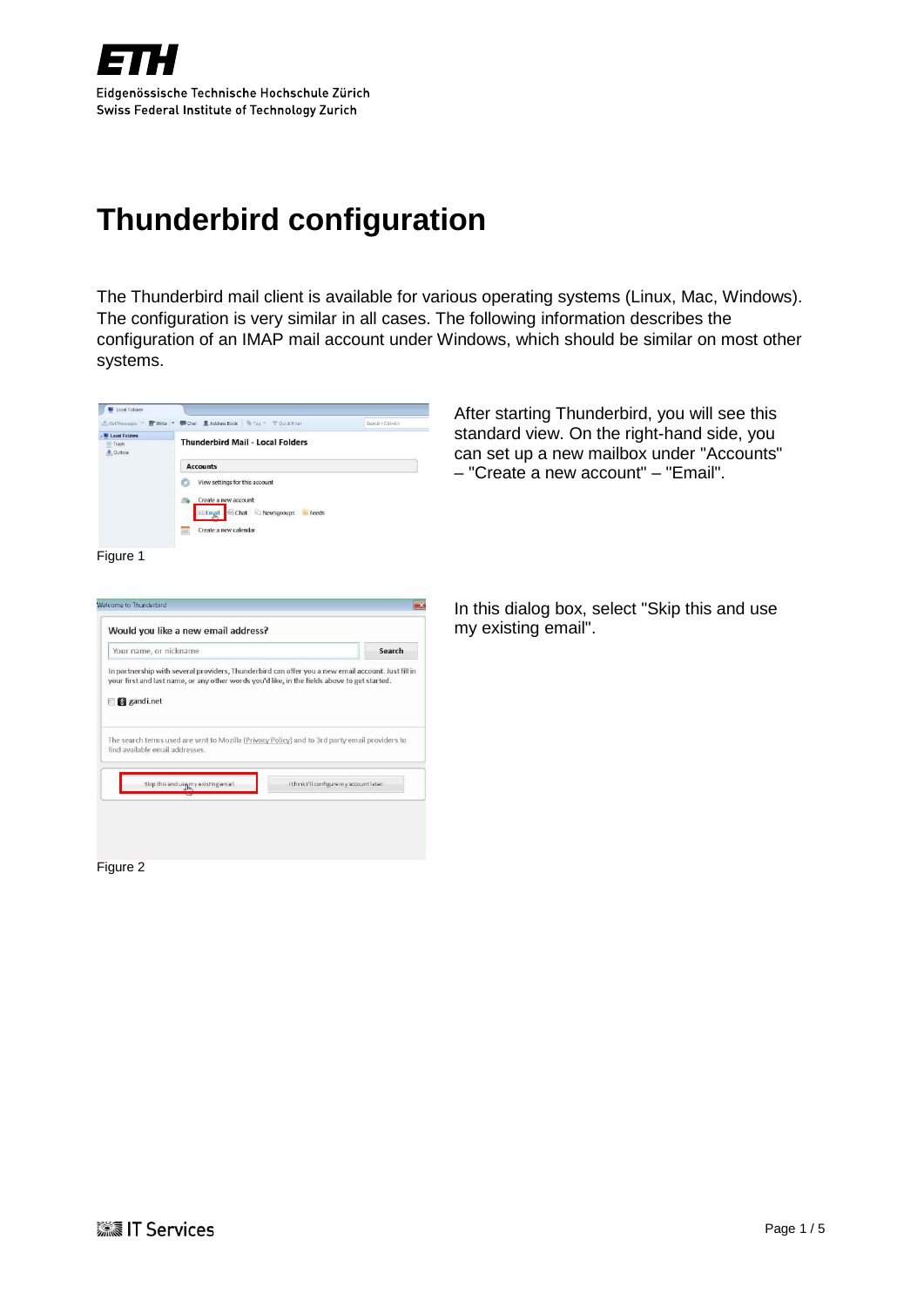| Your name, as shown to others<br>Carol Muster<br>Your existing email address<br>carolm16@ethz.ch<br><br>Remember password<br>Get a new email address | Continue | Cancel                                                       | Enter your mailbox details and click<br>"Continue".                                   |
|------------------------------------------------------------------------------------------------------------------------------------------------------|----------|--------------------------------------------------------------|---------------------------------------------------------------------------------------|
|                                                                                                                                                      |          |                                                              |                                                                                       |
|                                                                                                                                                      |          |                                                              |                                                                                       |
|                                                                                                                                                      |          |                                                              |                                                                                       |
|                                                                                                                                                      |          |                                                              |                                                                                       |
| Set Up an Existing Email Account<br>Carol Muster                                                                                                     |          | $\times$                                                     | Thunderbird will now try to determine the<br>mail server configuration automatically. |
| carolm16@ethz.ch                                                                                                                                     |          |                                                              | Do not wait (!) for the process to finish, but                                        |
|                                                                                                                                                      |          |                                                              | select "Manual config" immediately.                                                   |
| Remember password                                                                                                                                    |          |                                                              |                                                                                       |
| Looking up configuration: Trying common server names                                                                                                 |          |                                                              |                                                                                       |
|                                                                                                                                                      |          | Your name, as shown to others<br>Your existing email address |                                                                                       |

Figure 4

| Your name:                                         | Carol Muster          |                   | Your name, as shown to others |      |        |                 |              |                 |                        |
|----------------------------------------------------|-----------------------|-------------------|-------------------------------|------|--------|-----------------|--------------|-----------------|------------------------|
| Email address:                                     | carolm16@ethz.ch      |                   | Your existing email address   |      |        |                 |              |                 |                        |
| Password:                                          |                       |                   |                               |      |        |                 |              |                 |                        |
|                                                    |                       | Remember password |                               |      |        |                 |              |                 |                        |
|                                                    |                       |                   |                               |      |        |                 |              |                 |                        |
|                                                    |                       |                   |                               |      |        |                 |              |                 |                        |
|                                                    |                       |                   |                               |      |        |                 |              |                 |                        |
|                                                    |                       |                   |                               |      |        |                 |              |                 |                        |
|                                                    |                       | Server hostname   |                               | Port |        | SSL             |              | Authentication  |                        |
|                                                    | $\sim$<br><b>IMAP</b> | mail.ethz.ch      |                               | 993  | $\sim$ | <b>SSL/TLS</b>  | $\checkmark$ | Normal password |                        |
|                                                    |                       | mail ethz ch      | $\vee$                        | 587  | $\sim$ | <b>STARTTIS</b> | $\checkmark$ | Normal password |                        |
| Incoming:<br>Outgoing: SMTP<br>Username: Incoming: |                       | d\carolm16        |                               |      |        | Outgoing:       |              | d\carolm16      | $\sim$<br>$\checkmark$ |

Get a new email address... Manual config Stop Continue Cancel

Figure 5

Enter the following details in the bottom half of the screen:

**Incoming:** *IMAP* **Server hostname:** *mail.ethz.ch*  **Port:** *993* **SSL:** *SSL/TLS* **Authentication:** *Normal password*

**Outgoing:** *SMTP* **Server hostname:** *mail.ethz.ch* **Port:** *587* **SSL:** *STARTTLS* **Authentication:** *Normal password*

Then click "Done".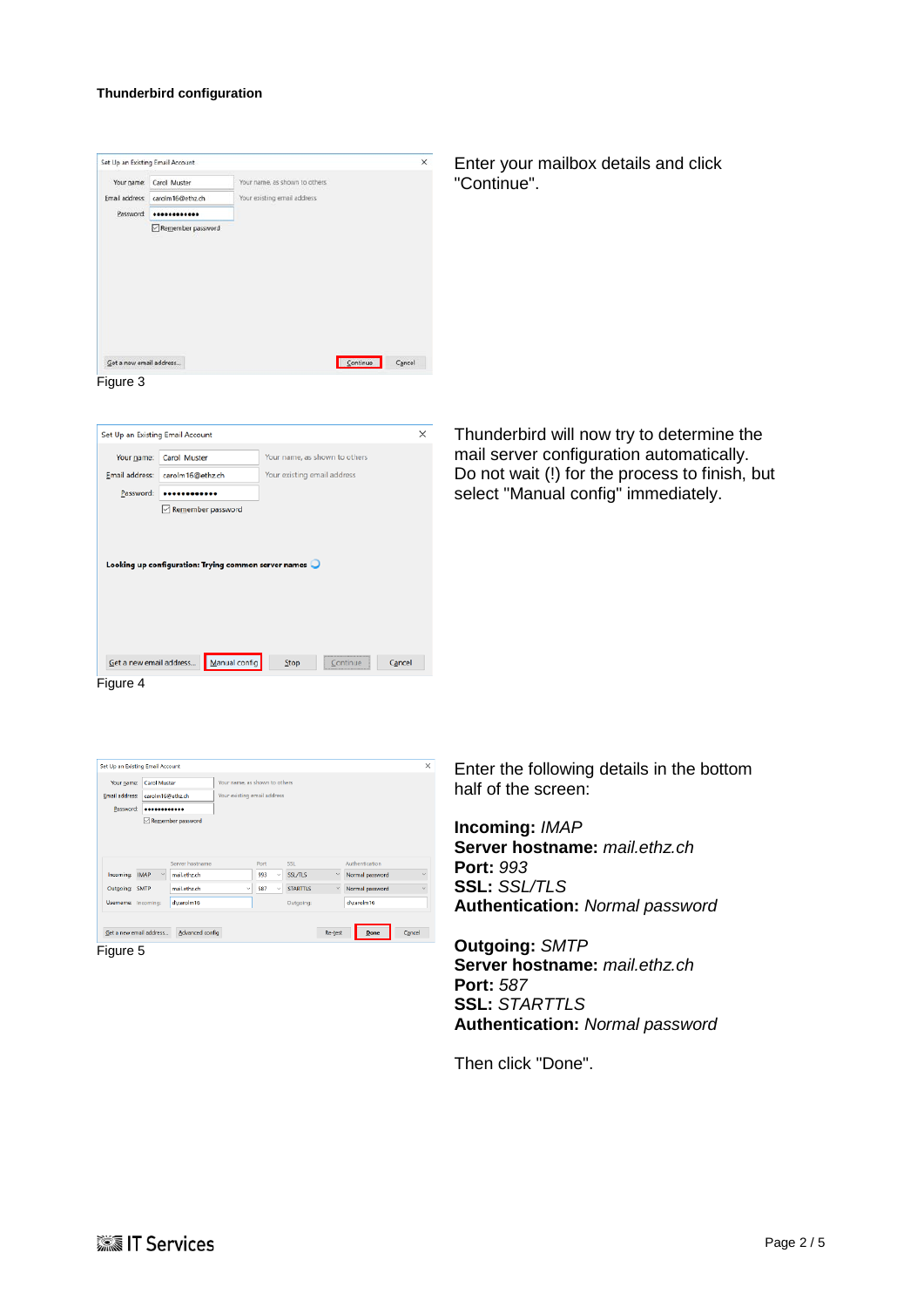| as carolm16@ethz.ch                                                                                                                                   |                                     |                                |  |  |                |  |
|-------------------------------------------------------------------------------------------------------------------------------------------------------|-------------------------------------|--------------------------------|--|--|----------------|--|
| $\nabla$ Get Messages $\vee$ / Write $\vee$ $\nabla$ Chat $\bigotimes$ Address Book $\bigotimes$ Tag $\vee$ $\nabla$ Quick Filter $\bigcirc$ Search < |                                     |                                |  |  |                |  |
| Local Folders                                                                                                                                         |                                     |                                |  |  |                |  |
| <b>In</b> Trash                                                                                                                                       | Thunderbird Mail - carolm16@ethz.ch |                                |  |  |                |  |
| <b>Outbox</b>                                                                                                                                         |                                     |                                |  |  |                |  |
| carolm16@ethz.ch                                                                                                                                      | <b>Email</b>                        |                                |  |  |                |  |
| $\blacksquare$ Inbox                                                                                                                                  |                                     |                                |  |  |                |  |
|                                                                                                                                                       | Read messages<br>L.                 |                                |  |  |                |  |
|                                                                                                                                                       |                                     |                                |  |  |                |  |
|                                                                                                                                                       | Write a new message                 |                                |  |  |                |  |
|                                                                                                                                                       |                                     |                                |  |  |                |  |
|                                                                                                                                                       | <b>Accounts</b>                     |                                |  |  |                |  |
|                                                                                                                                                       |                                     | View settings for this account |  |  |                |  |
|                                                                                                                                                       |                                     |                                |  |  |                |  |
|                                                                                                                                                       | <b>Co</b>                           | Set up an account:             |  |  |                |  |
|                                                                                                                                                       |                                     | ⊠ Email 吗 Chat □ Newsgroups    |  |  | <b>M</b> Feeds |  |
| Figure 6                                                                                                                                              |                                     |                                |  |  |                |  |

Your mailbox will be displayed as a new entry in Thunderbird.

**N** Local Folders  $\sim 100$ To access your mailbox configuration, Get Messages | v / Write | v Q Chat 2 Address Book | S Tag v T Quick Filter Q Search < Ctrlright-click the respective entry in All Local Folders **Thunderbird Mail - Local Folders**  $\frac{1}{2}$  Trash Thunderbird and select "Settings". **Outbox** sexted to the Counter of Counter to the Counter of Counter of Counter of Counter of Counter of Counter of Counter of Counter of Counter of Counter of Counter of Counter of Counter of Counter of Counter of Counter of Count ounts View settings for this account Subscribe... Set up an account: New Folder ■<br>■<mark>⊠ Email 吗 Chat © Newsgroups ■</mark> Feeds Settings Create a new calendar

Figure 7



Figure 8

Configuration of the account settings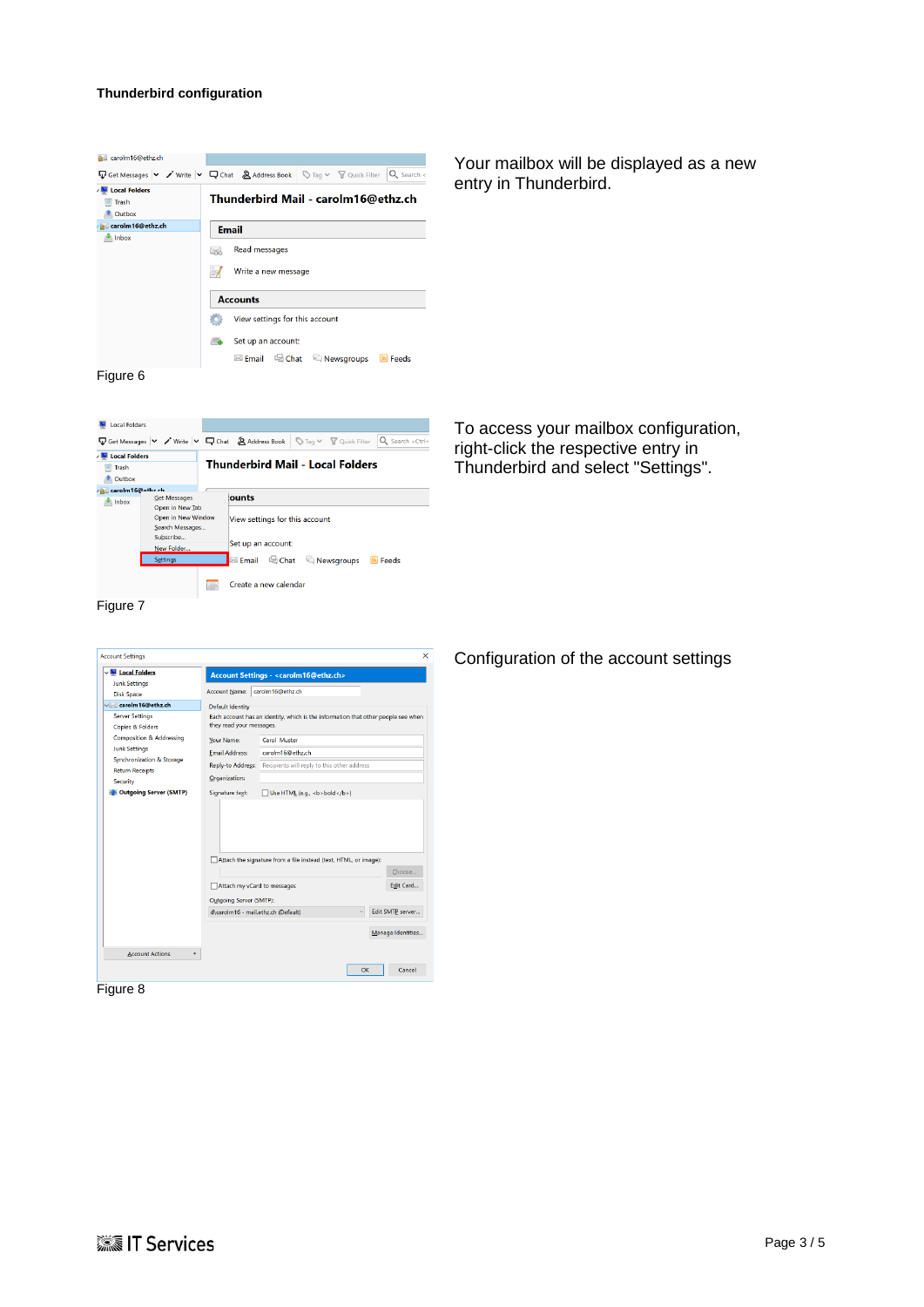| <b>M</b> Local Folders                    | <b>Server Settings</b>                                                                                                                                                                                                                                                               |  |  |  |  |  |  |
|-------------------------------------------|--------------------------------------------------------------------------------------------------------------------------------------------------------------------------------------------------------------------------------------------------------------------------------------|--|--|--|--|--|--|
| <b>Junk Settings</b><br><b>Disk Space</b> | <b>IMAP Mail Server</b><br>Server Type:                                                                                                                                                                                                                                              |  |  |  |  |  |  |
| v carolm16@ethz.ch                        | $993 -$<br>Default: 993<br>Server Name:<br>mail.ethz.ch<br>Port:                                                                                                                                                                                                                     |  |  |  |  |  |  |
| <b>Server Settings</b>                    | d\carolm16<br><b>User Name:</b>                                                                                                                                                                                                                                                      |  |  |  |  |  |  |
| Copies & Folders                          | <b>Security Settings</b>                                                                                                                                                                                                                                                             |  |  |  |  |  |  |
| <b>Composition &amp; Addressing</b>       | <b>SSL/TLS</b><br>Connection security:                                                                                                                                                                                                                                               |  |  |  |  |  |  |
| <b>Junk Settings</b>                      | Authentication method:<br>Normal password                                                                                                                                                                                                                                            |  |  |  |  |  |  |
| Synchronization & Storage                 |                                                                                                                                                                                                                                                                                      |  |  |  |  |  |  |
| <b>Return Receipts</b>                    | <b>Server Settings</b>                                                                                                                                                                                                                                                               |  |  |  |  |  |  |
| Security                                  | Check for new messages at startup                                                                                                                                                                                                                                                    |  |  |  |  |  |  |
| <b>Outgoing Server (SMTP)</b>             | $10 - \frac{2}{x}$ minutes<br>$\vee$ Check for new messages every<br>○ Allow immediate server notifications when new messages arrive<br>When I delete a message:<br>(a) Move it to this folder:<br>Choose Folder<br>◯ Just mark it as deleted<br>○ Remove it immediately<br>Advanced |  |  |  |  |  |  |
|                                           | Message Storage                                                                                                                                                                                                                                                                      |  |  |  |  |  |  |
|                                           | Clean up ("Expunge") Inbox on Exit                                                                                                                                                                                                                                                   |  |  |  |  |  |  |
|                                           | <b>Empty Trash on Exit</b>                                                                                                                                                                                                                                                           |  |  |  |  |  |  |
|                                           | Message Store Type: File per folder (mbox)                                                                                                                                                                                                                                           |  |  |  |  |  |  |
|                                           |                                                                                                                                                                                                                                                                                      |  |  |  |  |  |  |
|                                           | Local directory:                                                                                                                                                                                                                                                                     |  |  |  |  |  |  |
|                                           | C:\Users\carolm16\AppData\Roaming\Thunderbird\Profiles\72e1<br>Browse                                                                                                                                                                                                                |  |  |  |  |  |  |

Figure 9



Figure 10

Configuration of the IMAP connection to the server.

# Configuration of the SMTP connection to the server.